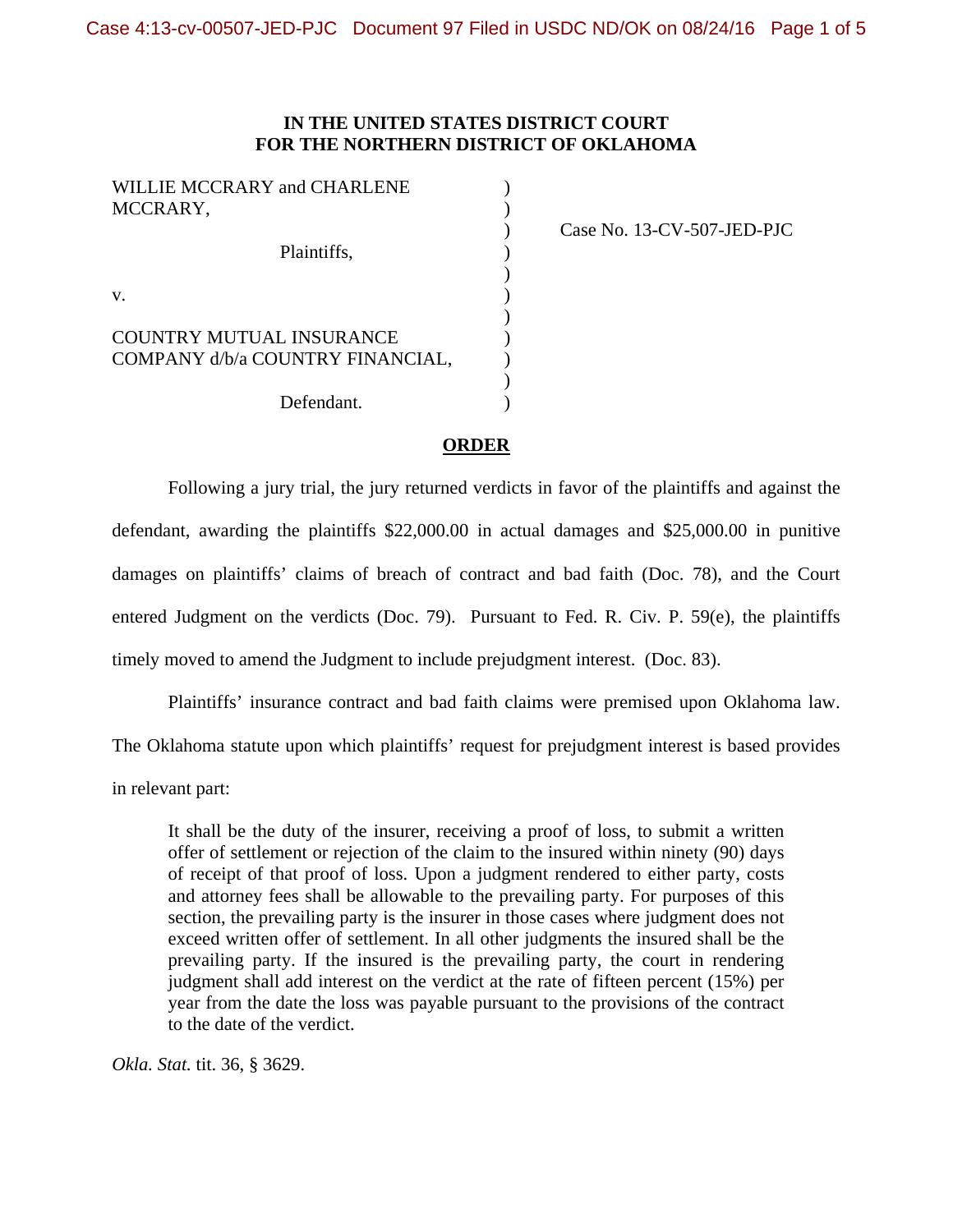Defendant argues that plaintiffs are not entitled to the 15% interest rate under § 3629 because the defendant made a \$35,000.00 offer to allow judgment that exceeded the actual damages (\$22,000.00) awarded to the plaintiffs, such that the plaintiffs are not the "prevailing party" under the statute. (Doc. 87). The defendant's argument is unavailing, for several reasons. The statute requires the insurer, within 90 days of receipt a proof of loss, to submit a written offer of settlement or a rejection of a claim. *Okla. Stat.* tit. 36, § 3629(B). The proof of loss at issue here was submitted on May 22, 2013, and 90 days thereafter fell in August 2013. The defendant argues that its Offer to Allow Judgment, submitted over two and one-half years later on April 4, 2016 (*see* Doc. 87-1 at 2), was the "offer of settlement" within the meaning of the statute. The Court disagrees, as the timing of an "offer of settlement" is clear on the face of the statute. Even assuming that the Offer to Allow Judgment was a timely "offer of settlement" under the statute, it was exceeded by the award to the plaintiffs, because the defendants' offer to allow judgment was "for *all* claims and [was] inclusive of costs, interest and attorney fees." (*See*  Doc. 87-1 at 1, emphasis added). The total of the jury's verdicts was \$47,000.00, which plainly exceeded the \$35,000.00 offer that did not exclude punitive damages claims from the calculation. (*See id.*). Moreover, the Court recently awarded attorneys' fees in the amount of \$64,132.50. The attorneys' fees award, alone, well exceed the defendant's Offer to Allow Judgment, which offered only \$35,000.00, inclusive of such fees.

 The defendant further opposes the motion based on its arguments that the amount of the Judgment was not ascertainable prior to the jury's verdicts and the insurance policy does not allow prejudgment interest because the parties did not reach an agreement on loss payment and the defendant had no obligation to make a payment until the "entry of a final judgment." (Doc. 87). Alternatively, the defendant argues (1) that the "earliest date upon which the loss was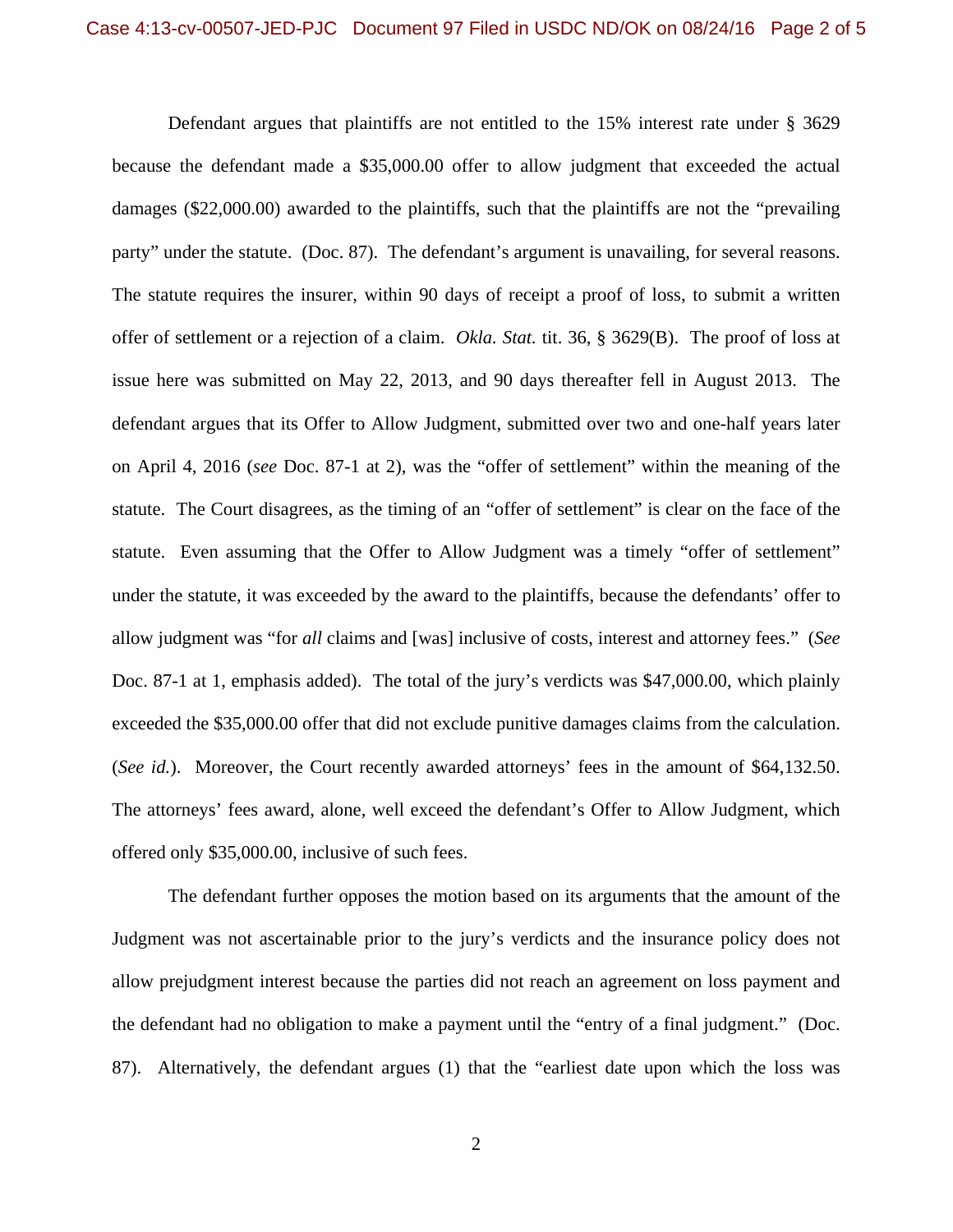payable was March 31, 2016, the date the Court issued its ruling on [defendant's] Motion for Summary Judgment," rather than from the date of defendant's denial of plaintiffs' May 22, 2013 claim; and (2) that, if the Court determines prejudgment interest to be appropriately awarded as of June 16, 2013 – the date upon which defendant denied plaintiffs' May 22, 2013 claim – plaintiffs have proposed an inaccurate calculation. (*Id.* at 8-9).

 Contrary to defendant's argument, the amount of plaintiff's actual loss was ascertainable prior to verdict. Under Oklahoma's general prejudgment interest statute, "any person who is entitled to recover damages certain, or capable of being made certain by calculation, and the right to recover which is vested in him upon a particular day, is entitled also to recover interest thereon. . . ." *Okla. Stat.* tit. 23, § 6. Had defendant not rejected the plaintiffs' May 2013 loss claim, the loss would have been ascertained, and it was ascertainable, even though defendant disputed that any additional loss was recoverable under the policy. The day after the plaintiffs provided their notice of loss in May 2013, the defendant's adjuster, Corey Carr, inspected the plaintiffs' home with Dunrite Plumbing, LLC, and Dunrite provided an invoice to the plaintiffs in the amount of \$22,000.00 (*see* Joint Exhibit 27; *see also* Doc. 74-2 at 3, ¶ 23-24), which corresponds to the jury's actual damage verdict (Doc. 78). After the \$22,000.00 invoice, the defendant issued its notice of denial of the plaintiff's claim, based upon defendant's argument that the loss occurred prior to the policy's termination, which occurred before the May 2013 claim was made. "Under Oklahoma law, a dispute over whether a party is entitled to recover an amount that is calculable based on undisputed evidence does not render the amount uncertain or unascertainable." *Yousuf v. Cohlmia*, 741 F.3d 31, 47 (10th Cir. 2014) (citing *Stickney v. Kansas City Life Ins. Co.*, 149 P.3d 1048, 1055 (Okla. Civ. App. 2006)).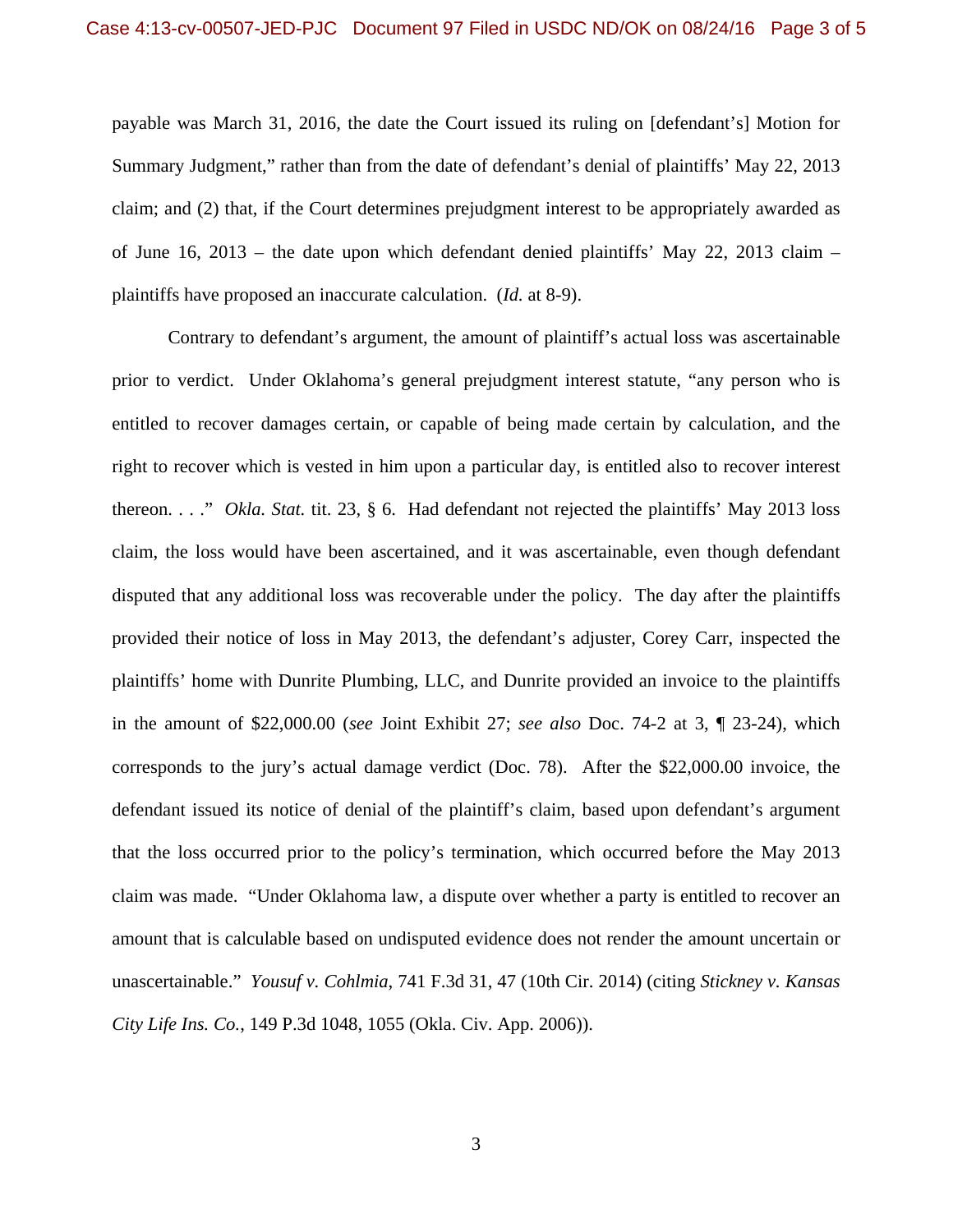Defendant's contention that the policy language does not require payment of any loss until the entry of a final judgment is nonsensical in light of Oklahoma law, § 3629(B), and the stipulated fact that defendant sent plaintiffs a Notice of Denial of the claim on June 16, 2013, contending that the loss was not payable at any time. (Doc. 74-2 at 3, ¶ 24). The Court also rejects defendant's alternative request that the computation of prejudgment interest run from the denial of defendant's summary judgment motion in April 2016, rather than from the June 16, 2013 date of the notice of denial.

 The Court agrees with the defendant's argument that prejudgment interest should not be compounded in this case, because the statutory 15% interest rate under § 3629(B) sufficiently compensates the plaintiffs for the loss of the use of the money they would have had absent denial of their claim. Neither party provided authority that directly addresses whether prejudgment interest under § 3629(B) should be compound or simple interest, and the statute itself does not identify the proper method of calculation; it simply references a 15% per year interest rate.

 For the foregoing reasons, the plaintiff's motion (Doc. 83) to amend the Judgment to include prejudgment interest is **granted in part**. Pursuant to § 3629(B), the insureds, Mr. and Mrs. McCrary, are the prevailing parties, entitling them to "interest on the verdict at the rate of fifteen percent (15%) per year from the date the loss was payable pursuant to the provisions of the contract to the date of the verdict." *Okla. Stat.* tit. 36, § 3629(B). As noted, the Court finds the date the loss was payable under the contract to be the date the defendant denied plaintiff's claim – June 16, 2013. The jury's actual damages verdict was returned on April 20, 2016. (Doc. 78). Accordingly, the Court will enter an Amended Judgment, inclusive of prejudgment interest, calculated as simple interest on the jury's actual damages award of \$22,000.00, between June 16, 2013 and April 20, 2016, which amounts to total prejudgment interest of \$9,393.70. This